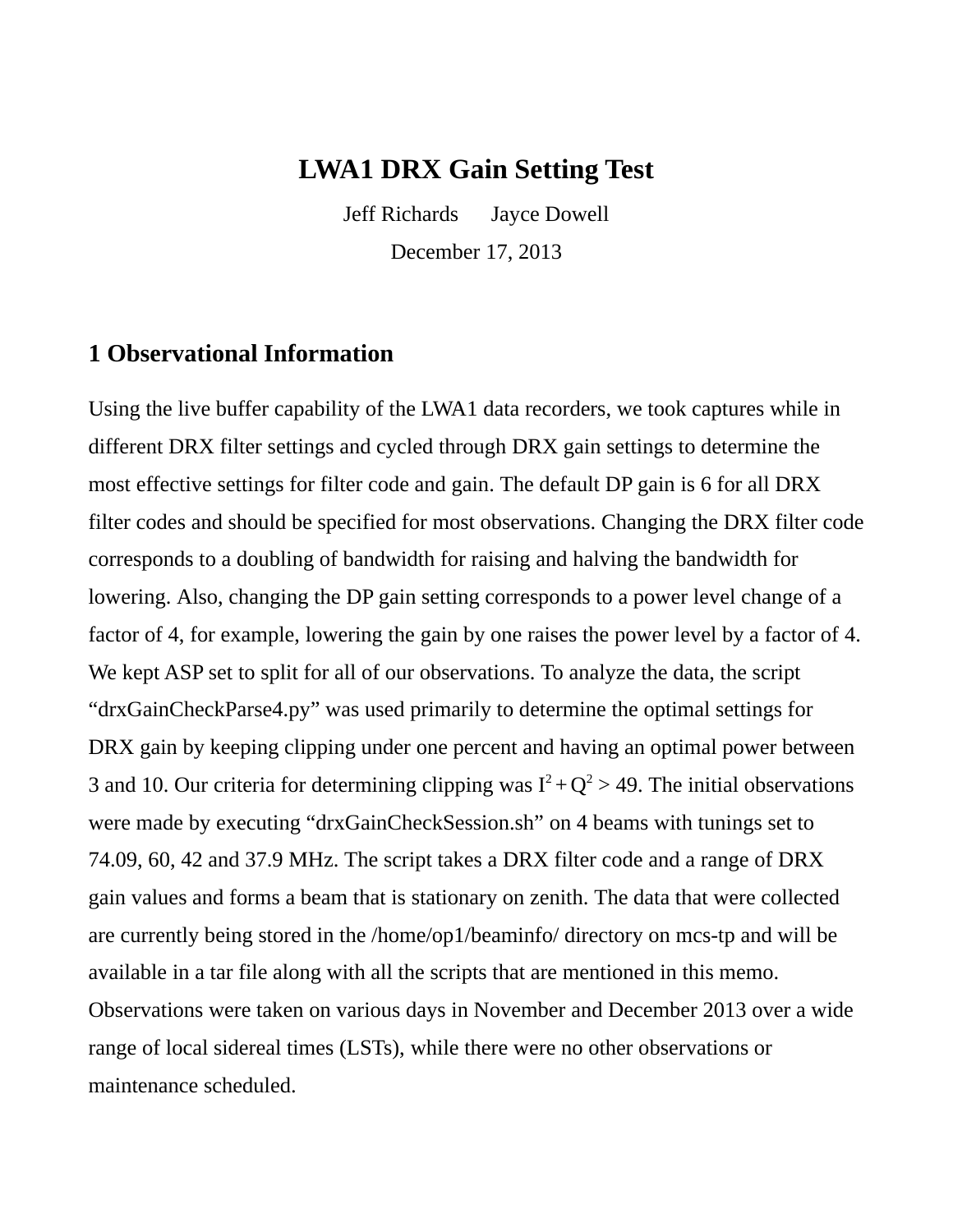#### **2 Observations for 74.09 and 60 MHz**

There are multiple gaps in the LST times and some gain values are extrapolated from LST vs. power level figures provide by Frank Schinzel. Details on these figures will be outlined in a future memo. The data in Frank's figures were captured using filter setting 3 and DP gain 4.



Figure 1: LST vs. Power (arbitrary units) for 74 MHz, filer code 3, DP gain 4

The following graphs are for different DRX filter codes with tuning 1 set at 74.09 MHz and tuning 2 set at 60 MHz. They are color coded for gain setting and show power levels and clipping vs. LST times.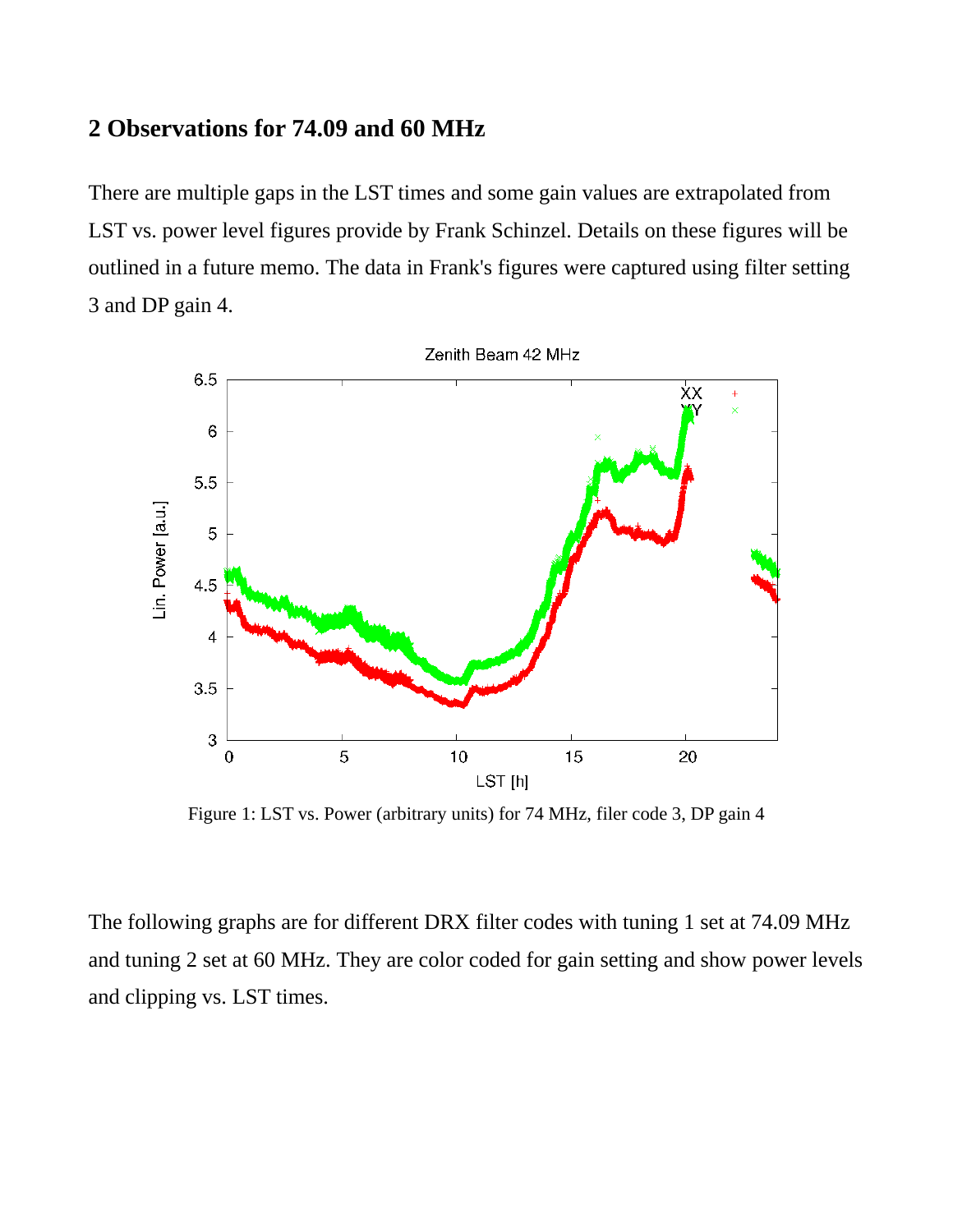

Graph 2: DRX filter 6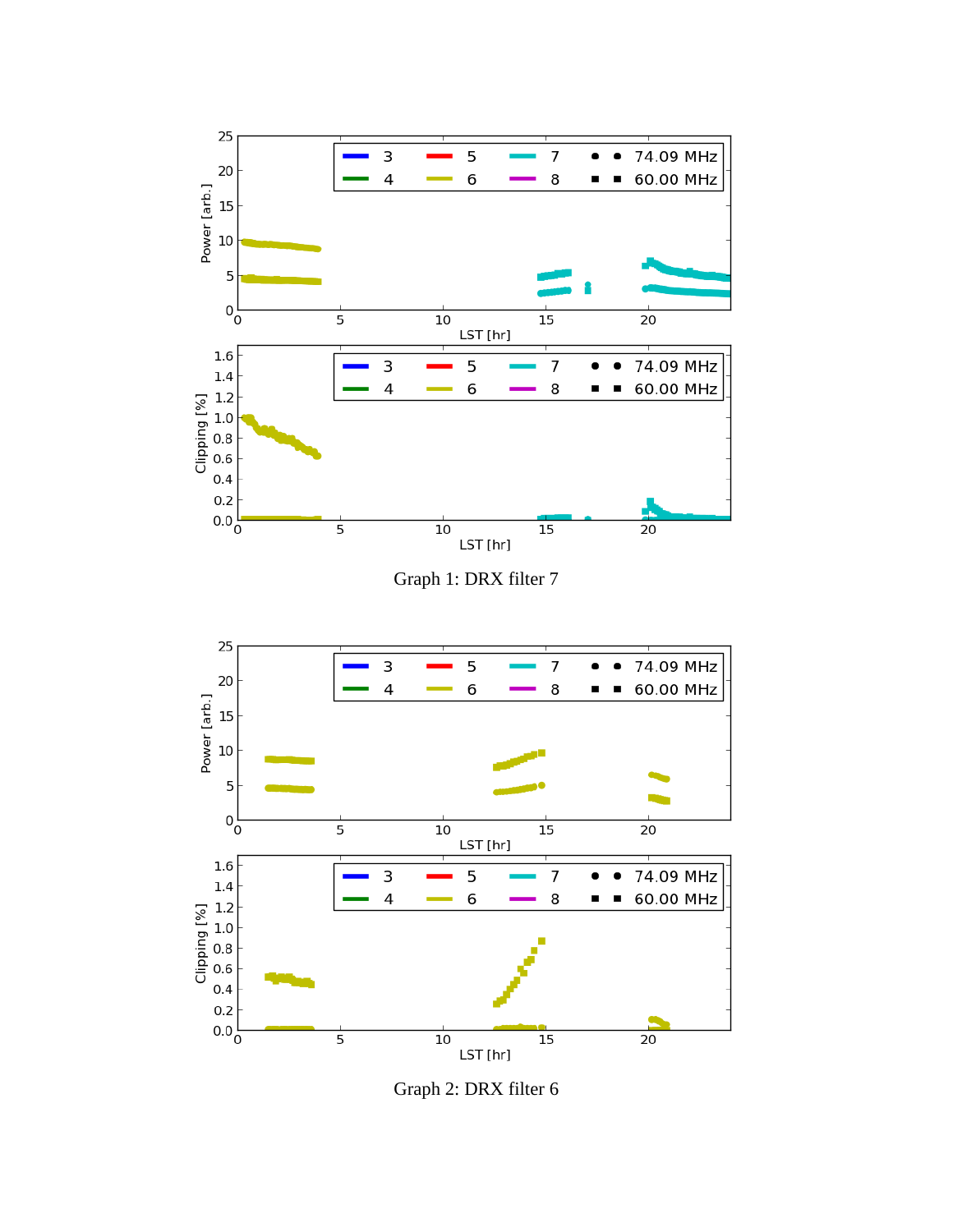

Graph 3: DRX filter 5



Graph 4: DRX filter 4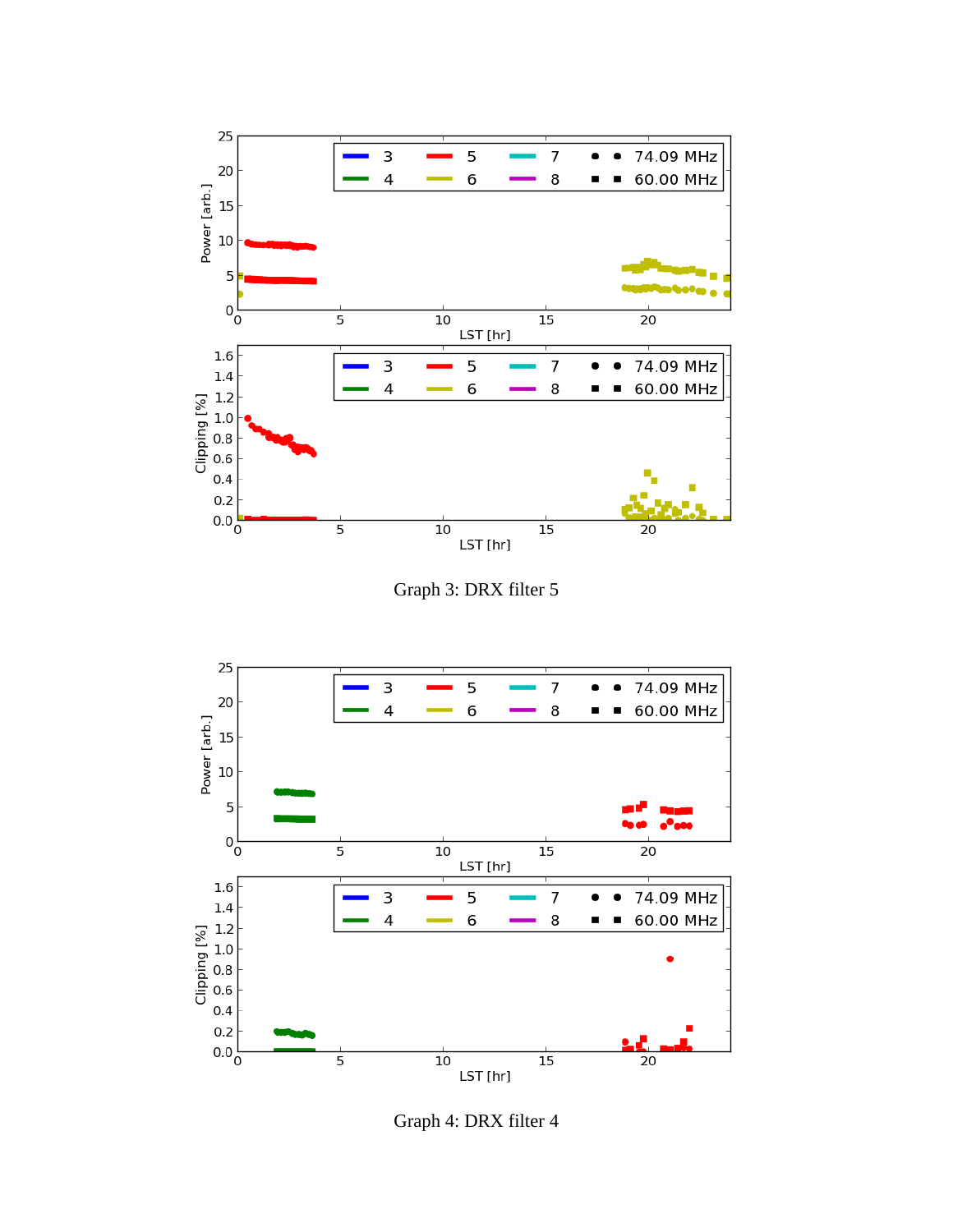

Graph 5: DRX filter 3

## **3 42 and 37.9 MHz Observations**

The same analysis was used on the lower frequency observation. Tuning 1 is set at 37.9 MHz and tuning 2 is set at 42 MHz. The dates of observations are from various days in November 2013 and times are LST for Soccoro, NM (GMT – 7:00).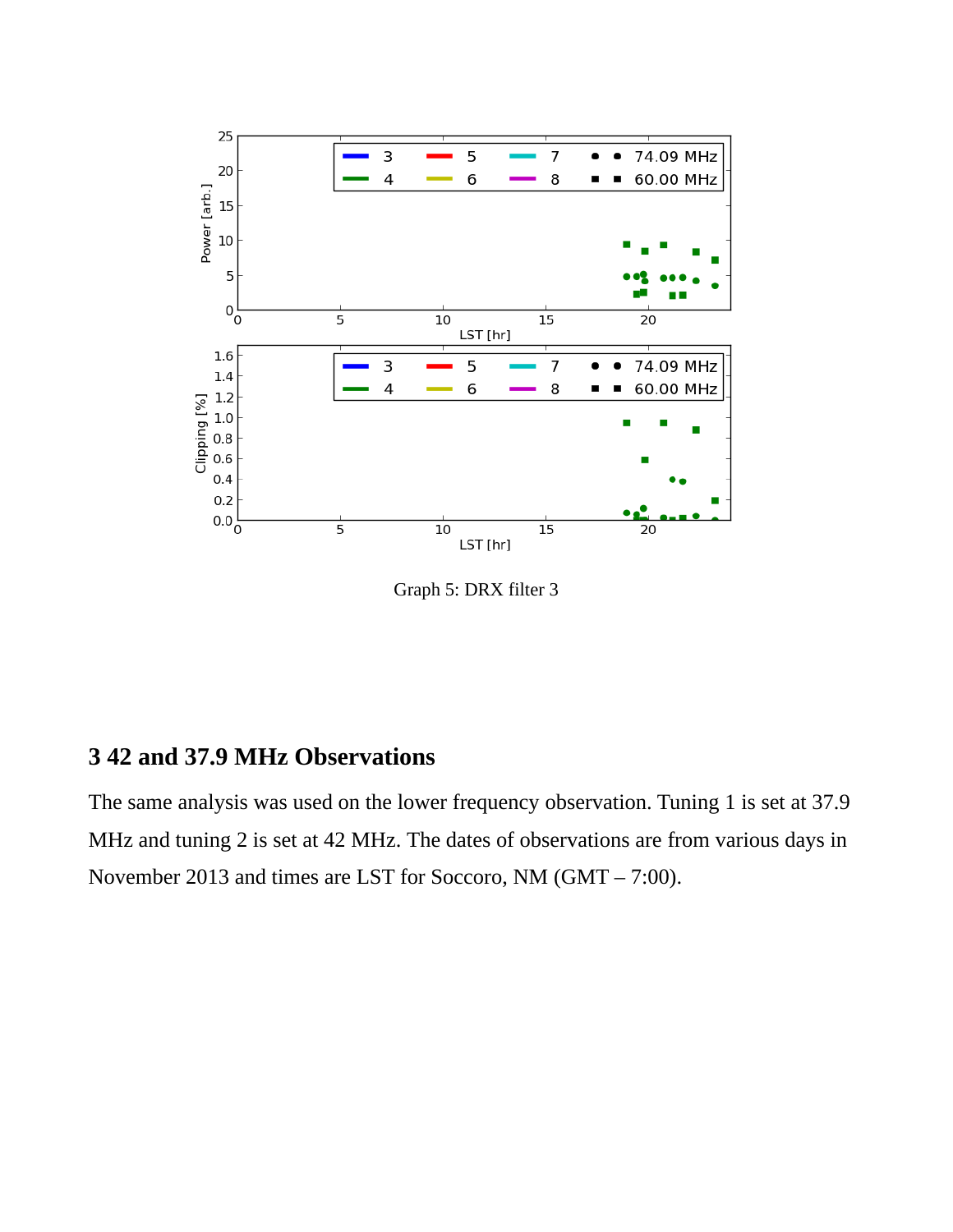

Figure 2: LST vs. Power (arbitrary units) for 42 MHz, filter code 3, DP gain 4



Graph 6: DRX filter 7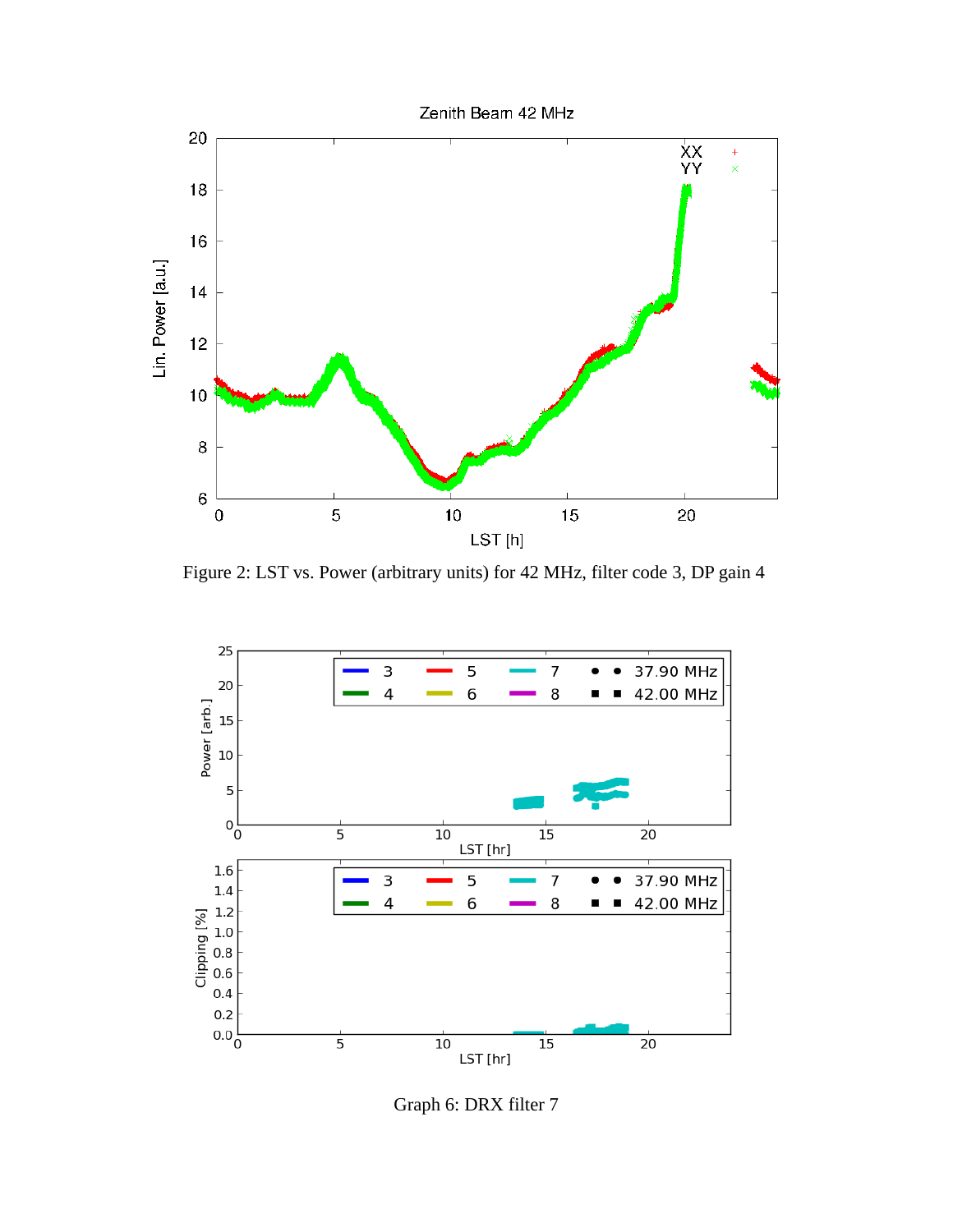





Graph 8: DRX filter 5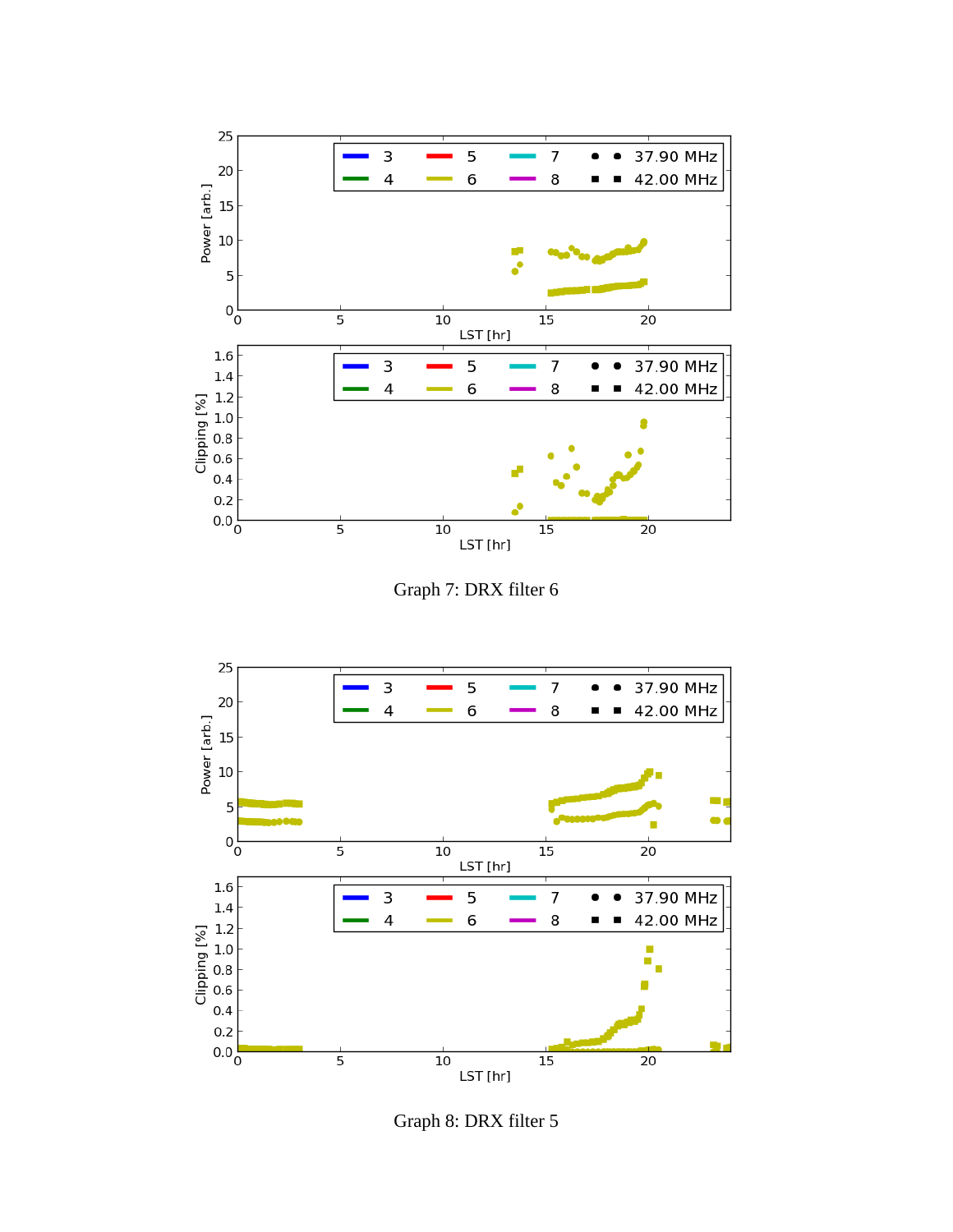

Graph 9: DRX filter 4



Graph 10: DRX filter 3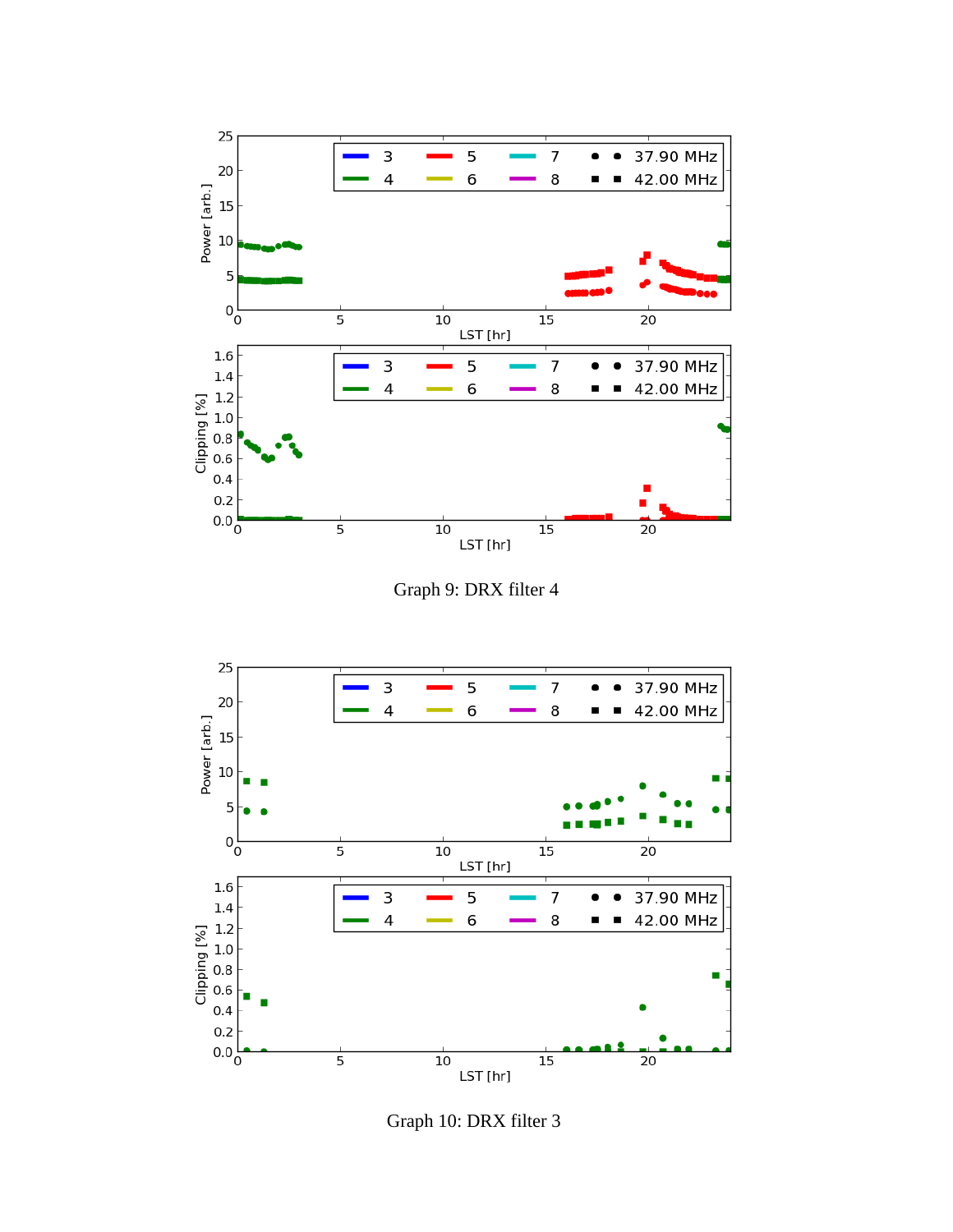# **4 Summary of Results**

From the previous graphs and figures, we compiled a table of the best DRX gain to use for each filter code. In each table, the first column lists the DRX filter code, the second the optimal DRX gain for a LST  $~10$  hours, and the third column the optimal DRX gain setting for a LST ~20 hours.

| <b>Filter Code</b> | <b>DRX</b> Gain Setting<br>$(\sim10$ LST) | <b>DRX</b> Gain Setting<br>$(\sim 20$ LST) |
|--------------------|-------------------------------------------|--------------------------------------------|
|                    |                                           |                                            |
| 6                  |                                           | h                                          |
|                    |                                           | b                                          |
|                    |                                           | ר                                          |
|                    |                                           |                                            |

Table 1: 74.09 MHz

Table 2: 60 MHz

| <b>Filter Code</b> | <b>DRX</b> Gain Setting<br>$(\sim 10$ LST) | <b>DRX</b> Gain Setting<br>$(\sim 20$ LST) |
|--------------------|--------------------------------------------|--------------------------------------------|
|                    |                                            |                                            |
| h                  |                                            |                                            |
| 5                  |                                            |                                            |
|                    |                                            | ר.                                         |
|                    |                                            |                                            |